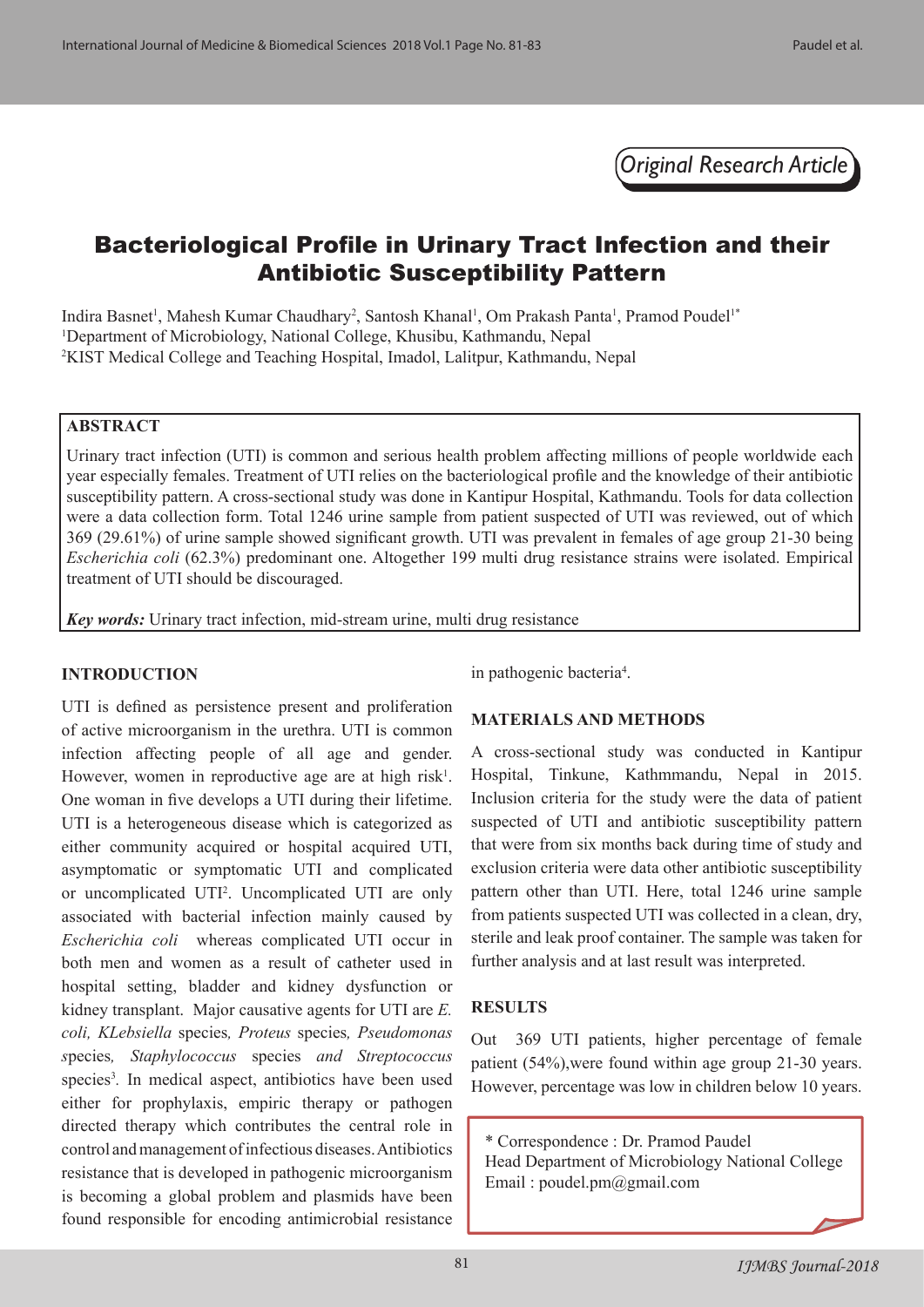| Table 1: Age and Gender Distribution among UTI DISCUSSION |                           |
|-----------------------------------------------------------|---------------------------|
| patients                                                  | $\theta$ are and $\alpha$ |

| Age       | No. of UTI | Gender       |                |  |  |  |
|-----------|------------|--------------|----------------|--|--|--|
| group     | patient    | Male $(\% )$ | Female $(\% )$ |  |  |  |
| <10       | 1          | 0            | 1(0.5)         |  |  |  |
| $11 - 20$ | 47         | 15(12.2)     | 32(13)         |  |  |  |
| $21 - 30$ | 196        | 63(51.2)     | 133(54)        |  |  |  |
| $31 - 40$ | 56         | 30(24.4)     | 26(10.6)       |  |  |  |
| $41 - 50$ | 42         | 6(4.9)       | 36(14.6)       |  |  |  |
| 51-60     | 13         | 3(2.4)       | 10(4.1)        |  |  |  |
| 61-70     | 10         | 4(3.3)       | 6(2.4)         |  |  |  |
| >70       | 4          | 2(1.6)       | 2(0.8)         |  |  |  |
| Total     | 369        | 123(33.33)   | 246(66.67)     |  |  |  |

## **Percentage of Different Isolated Organisms**

Highest percentage was observed in *E.coli* (62.3) and lowest (0.5) in *Citrobacter* sp. *Enterobacter* sp.



**Figure 1: Percentage of Different Isolated Organisms**

The age and gender group analysis shows that female patients in the range of 21-30 years are highly affected by UTI and least in the children below 10, this might be due to reason that age group 21-30 are in reproductive age group which has high rate of UTI. The bacterial isolates found in this study are similar to bacterial isolates identified in other studies conducted in different parts of the World under different conditions, host factors, health practices and socio-economic status<sup>5</sup>.

Among different bacterial isolates the most predominant organism was found to be *E.coli* (62.3%) followed by *Klebsiella* sp. (9.5%),.*Proteus*sp. (7.6%), *Pseudomonas*  sp.(2.2%), *C.freundii* (0.5%)*, Enterobacter* sp. (0.5%), *S.aureus*(7.6%), CoNS (7.6%) and *Streptococcus* sp. (2.2%). Several other researchers have also reported the predominance of *E.coli* and other bacterial isolates respectively (Dhakal et al 2001, Farrellet al 2003). Out the total 369 bacterial isolates, 199 MDR strains where bacterial isolates evaluated for 9 different antibiotics. Here, MDR criterion was resistance to three or more antibiotics (Kurupete 2005). The resistance to andtibiotics may be due to broad spectrum antibiotics prescribed empirically or due to transmission of resistance isolates through plasmid<sup>6</sup>

#### **CONCLUSION**

Out of 1246 urine sample, a total of 369 (29.61%) bacteria belonging to 8 different genera were isolated. Gram negative bacteria were found predominant and *E. coli*

**Table 2 : Antibiotic susceptibility Pattern and MDR Strains of Bacterial Isolates**

| Antibiotics $(\% ) \rightarrow$<br>Organism $\downarrow$ | <b>AMP</b> | <b>NA</b>                | <b>NX</b> | <b>NIT</b>                   | OF   | <b>GEN</b>               | <b>COT</b> | E                        | <b>CIP</b> | $MDR$ $%$ |
|----------------------------------------------------------|------------|--------------------------|-----------|------------------------------|------|--------------------------|------------|--------------------------|------------|-----------|
| E.coli                                                   | 40.43      | 29.1                     | 76.       | 90                           | 70.8 | 80.4                     | 50.8       | ÷                        | 59.5       | 128(64.3) |
| Klebsiella sp.                                           | 22.8       | 37.1                     | 74.2      | 85.7                         | 71.4 | 97.1                     | 51.4       | $\overline{\phantom{0}}$ | 37.1       | 16(8.1)   |
| Proteussp.                                               | 21.4       | 21.4                     | 82.1      | 71.4                         | 64.2 | 78.5                     | 32.1       | $\overline{\phantom{a}}$ | 57.1       | 14(7.0)   |
| Pseudomonas sp.                                          | 12.5       | 25                       | 87.5      | 87.5                         | 75   | 100                      | 37.5       | ۰                        | 62.5       | 3(1.5)    |
| C.freundii                                               | $\theta$   | 50                       | 100       | 50                           | 50   | 100                      | $\theta$   |                          | 50         |           |
| Enterobacter sp.                                         | $\theta$   | 100                      | 100       | 100                          | 50   | $\overline{\phantom{a}}$ | $\theta$   | $\blacksquare$           | 100        |           |
| <i>S.aureus</i>                                          | 46.4       | $\overline{\phantom{a}}$ | 25        | $\qquad \qquad \blacksquare$ | 25   | 89.3                     | 42.8       | 25                       | 14.2       | 23(11.6)  |
| CoNS                                                     | 69.4       | $\overline{\phantom{a}}$ | 66.7      | $\qquad \qquad \blacksquare$ | 66.7 | $\overline{\phantom{a}}$ | 44.4       | 55.6                     | 55.6       | 13(6.5)   |
| <i>Streptococcussp.</i>                                  | 69.4       | $\overline{\phantom{a}}$ | 66.7      | $\qquad \qquad \blacksquare$ | 66.7 | $\overline{\phantom{a}}$ | 44.4       | 55.6                     | 55.6       | 2(1)      |
| <b>Total</b>                                             |            |                          |           |                              |      |                          |            |                          |            | 199(100)  |

CIP: Ciprofloxacin, OF: Ofloxacin, GEN: Gentamicin, NX: Norfloxacin , COT: Cotrimoxazole, AMP: Ampicillin, NA: Nalidixic acid, NIT: Nitrofurantoin, E: Erythromicin